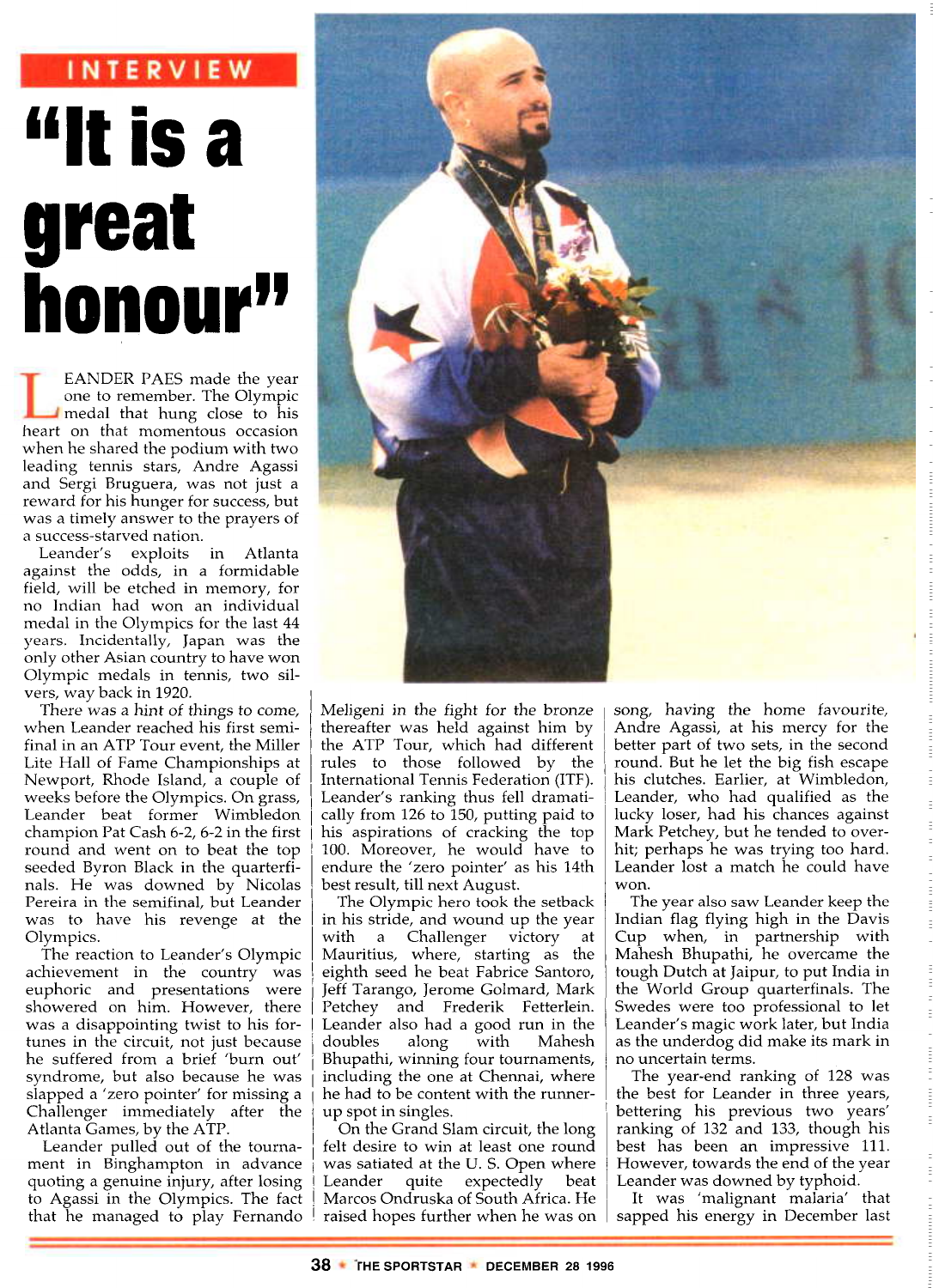

year. And Leander bounced back from the sickbed to have one of his  $\frac{3}{5}$  memorable years. This time too, Leander promised that he would open the campaign for 1997 in right earnest once he got rid of the disease.

Leander made light of losing seven kilograms in a fortnight, and summoned enough energy to sit up from his sick bed for this interview to *The Sportstar.* Despite his illness, he spoke with his usual flair. His father Dr. Vece Paes too was helpful.

Leander made one remember his words to *The Sportstar,* immediately after his Olympic triumph.

"It is amazing what can happen with a little bit of hard work and effort. That has been my whole story at the Olympics. It is belief, a little extra belief and a little extra bit of hard work."

Leander the person is even better than Leander the star for the few who have been lucky enough to interact with him. He is a role model who can be comfortably bracketed with Sachin Tendulkar and Viswanathan Anand.

Over to Leander:<br>**Ouestion:** 

**Question: Congratulations Leander on a fabulous year and for being selected as** *The Sportstar* **Sportsperson of the Year.** How **does it feel?**

**Answer:** It is a great honour being chosen as *The Sportstar's* Sportsperson of the Year. It is encouraging to know that I have been recognised for all the hard work that I have put in over the year.

**Q: What are the impressions you carry about the magazine's support to you, from a fledgling career?**

**A: It** is nice to have been associated so closely with *The Sportstar* and its reporters. I am appreciative of the support and coverage they have given me. My first *Sportstar* cover was one of my goals as a kid in BAT. That issue will always hold a special place in my heart.

**Q: How do you sum up the year? With a bit of luck you could have cracked the top 100 in the ATP Tour.**

**A:** The year 1996 has been one of the best years of my career so far. The

**Doing India proud. Bronze medallist Leander Paes, alongside winner Andre Agassi, on the podium at Atlanta. And predictably, on his return to India soon after the Olympics, Leander received a hero's welcome.**

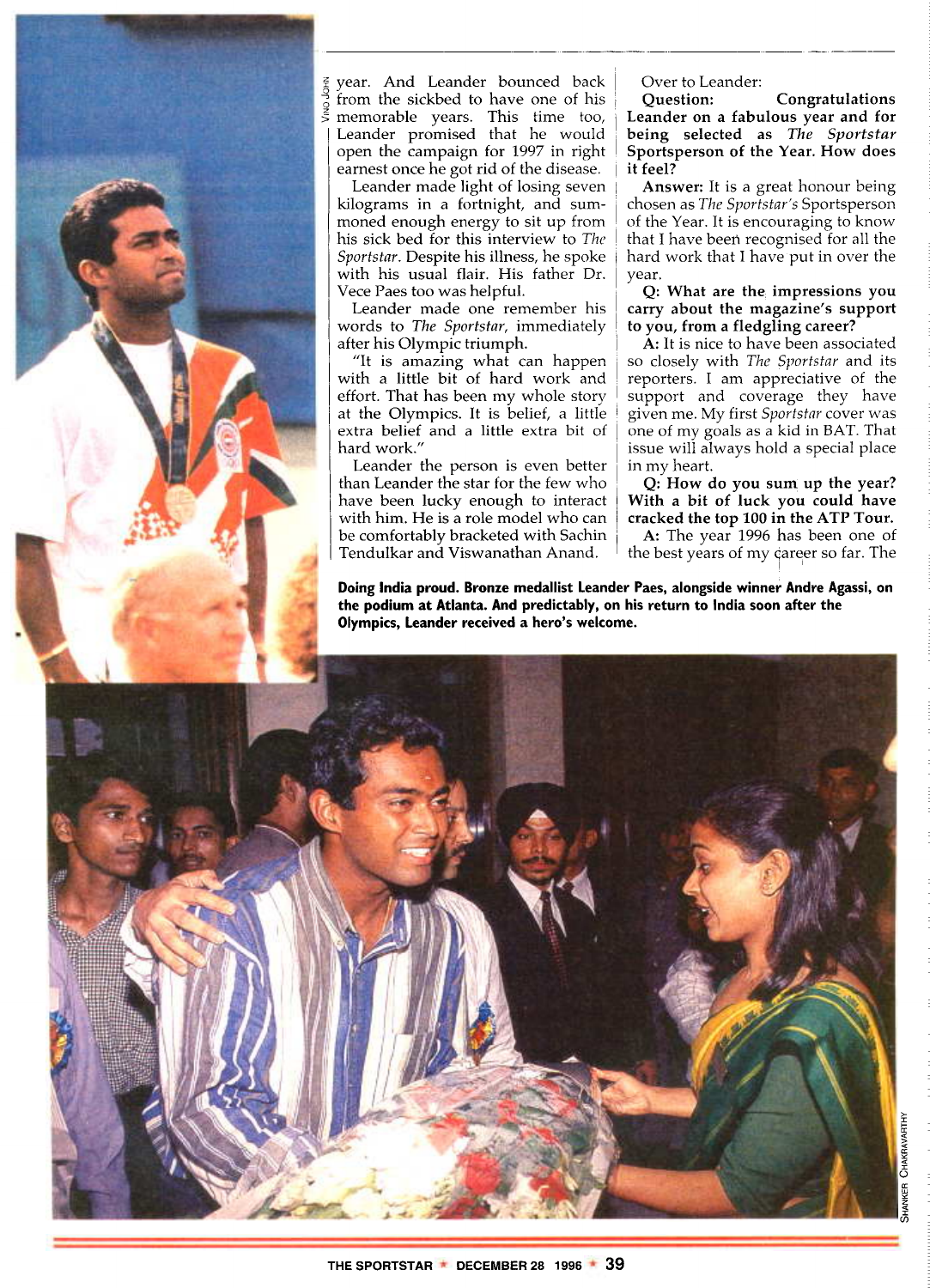

**Leander was featured on The Sportstar Cover for the first time on April 14, 1990. "My first Sportstar Cover was one of my goals as a kid in BAT. That issue will always hold a special place in my heart," says the tennis star.**

Olympics was the highlight, closely followed by reaching the Davis Cup quarterfinals. The year on the circuit has been decent and I would have been in the top 100 now, had it not been for the 'zero pointer' that I received because of the Olympics.

**Q: The 'zero pointer', mainly because of the confusion caused by the contrasting rules of ATP and ITF, will be with you for the better part of next year.**

**A:** Absolutely. The 'zero pointer' will be with me as my 14th best result till next August. This was brought about because I had pulled out of a Challenger tournament at Binghampton, upstate New York, following the Olympics because of injury. It was really sad to be penalised even though I tried to help the tournament (by informing in advance). It is difficult to keep track of two sets of rules.

**Q: We will remember 1996 forever for your Olympic medal. Where**

# **would you put that achievement?**

**A:** The Olympic medal is one of my most prized possessions and also one of my best achievements. We Indians are brought up to believe that the Olympics is the pinnacle of sporting competition. My father had an Olympic bronze and the previous individual Olympic medal won by an Indian was in 1952. All of this made my achievement special. Besides, it was inspiring to watch the wonderful response of the nation and its sports lovers to my feat.

### **Q: Has the Olympic achievement helped you enhance your sponsorship support?**

**A:** Yes, considerably, particularly with regard to television advertisements. The Olympic medal has opened up new horizons for me in the advertisement field. Earlier I was not doing many, but now it is worth spending time on doing ads. I don't mind doing a few. My main sponsors, the Steel Authority of India Limited (SAIL) on the fourth year of contract and Punwire, on the third year, have been solidly behind me, making it that much easier for me on the tour. Mahindra Ford has come into the picture quite prominently now. The ICI India Limited was the first company to back me and they have been with me from 1991. There have also been people like Naresh Kumar and Yogi Durlabji who have been supporting me all along. I am also grateful to Air India, Williams and Magor, Goodricke, Coca-Cola and a number of others for their faith in me.

**Q: There was a slump in your form after the Olympics.**

**A:** As **I** said earlier, the reaction to my achievement was so overwhelming that it was necessary to come back to India after Atlanta. All the felicitations and various functions threw me off track for some time. It was very important for me to regroup and channel all my thoughts and energy back on the Tour.

**Q: Your form picked up dramatically in the year-end tournament at Mauritius.**

**A:** After the Asian circuit I took time off to train and get that fire back in me again. When I got to Reunion Island and Mauritius I had got back into my routine. This enabled me to play simple, sharp tennis with high physical fitness.

**Q: What was your target for the year?**

**A:** My target for 1996 was to keep India in the World Group in Davis Cup. On the ATP Tour I wanted to improve my singles and doubles ranking and make it to the top 75. As far as the Olympics was concerned, I wanted to perform creditably. Basically, I wanted to stay healthy and injury-free. Coming to my game, I was keen to improve my first serve percentage and my return of serve.

**Q: The year also saw you reach your first semifinal** in **an ATP Tour event. How did it feel then to struggle in the Challengers?**

**A:** The effort that went into the Olympic medal and the excitement thereafter, led to some burn out. Besides, you win some and you lose some.

**Q: The cancellation of the Mumbai Challenger must have upset your plans.**

**A:** Yes, **I** was looking forward to doing well in Mumbai. On the positive side, the cancellation gave me a week to prepare better for Reunion Island and Mauritius.